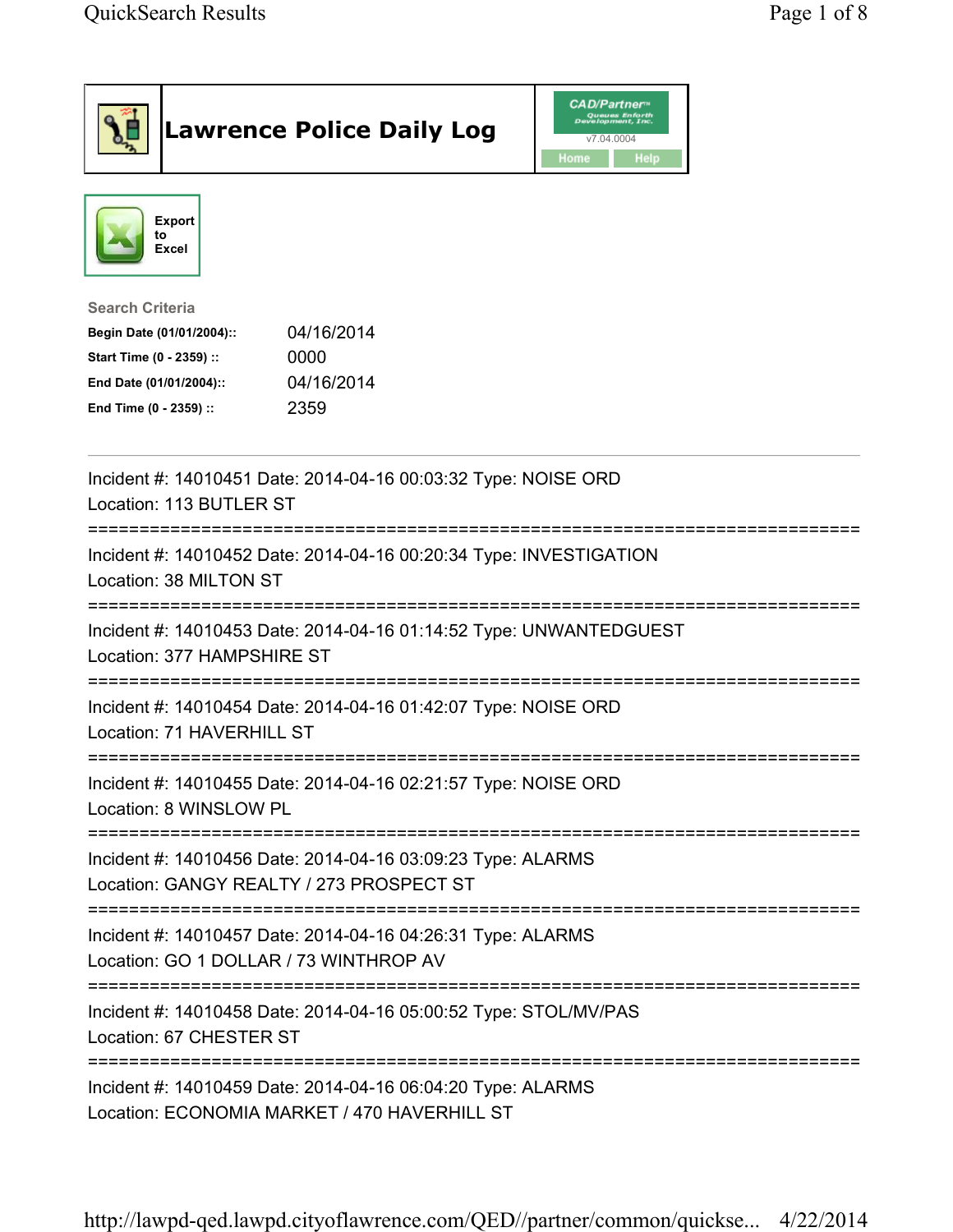| Incident #: 14010460 Date: 2014-04-16 06:07:24 Type: ALARMS<br>Location: GO 1 DOLLAR / 73 WINTHROP AV                              |
|------------------------------------------------------------------------------------------------------------------------------------|
| Incident #: 14010461 Date: 2014-04-16 06:55:47 Type: DISORDERLY<br>Location: 30 GREENFIELD ST                                      |
| Incident #: 14010462 Date: 2014-04-16 06:56:25 Type: ALARMS<br>Location: LAWRENCE BOYS + GIRLS CLUB / 136 WATER ST                 |
| Incident #: 14010463 Date: 2014-04-16 06:57:19 Type: TRANSPORT<br>Location: LOWELL JUVY / null                                     |
| Incident #: 14010464 Date: 2014-04-16 07:10:29 Type: TOW/REPOSSED<br>Location: 101 SHAWSHEEN RD                                    |
| Incident #: 14010465 Date: 2014-04-16 07:16:57 Type: DISTURBANCE<br>Location: 391 CHESTNUT ST #144                                 |
| Incident #: 14010466 Date: 2014-04-16 07:38:53 Type: ALARMS<br>Location: YAPORT MARKET / 176 S UNION ST                            |
| Incident #: 14010467 Date: 2014-04-16 07:47:27 Type: AUTO ACC/PI<br>Location: BENNINGTON ST & MYRTLE ST<br>======================= |
| Incident #: 14010468 Date: 2014-04-16 07:49:49 Type: HIT & RUN M/V<br>Location: NEW BALANCE ATHLETIC SHOE CORP / 5 S UNION ST      |
| Incident #: 14010469 Date: 2014-04-16 08:09:57 Type: STOL/MV/PAS<br>Location: 113 HIGH ST                                          |
| Incident #: 14010470 Date: 2014-04-16 08:20:43 Type: TOW OF M/V<br>Location: 24 ALLSTON ST                                         |
| Incident #: 14010471 Date: 2014-04-16 08:35:06 Type: STOL/MV/PAS<br>Location: 133 E HAVERHILL ST                                   |
| Incident #: 14010472 Date: 2014-04-16 08:44:12 Type: SUS PERS/MV<br>Location: BOAT RAMP / null                                     |
| Incident #: 14010473 Date: 2014-04-16 08:49:59 Type: ALARMS<br>Lootion: CONICTANIZA MADIZET / 074 LAMIDENICE CT                    |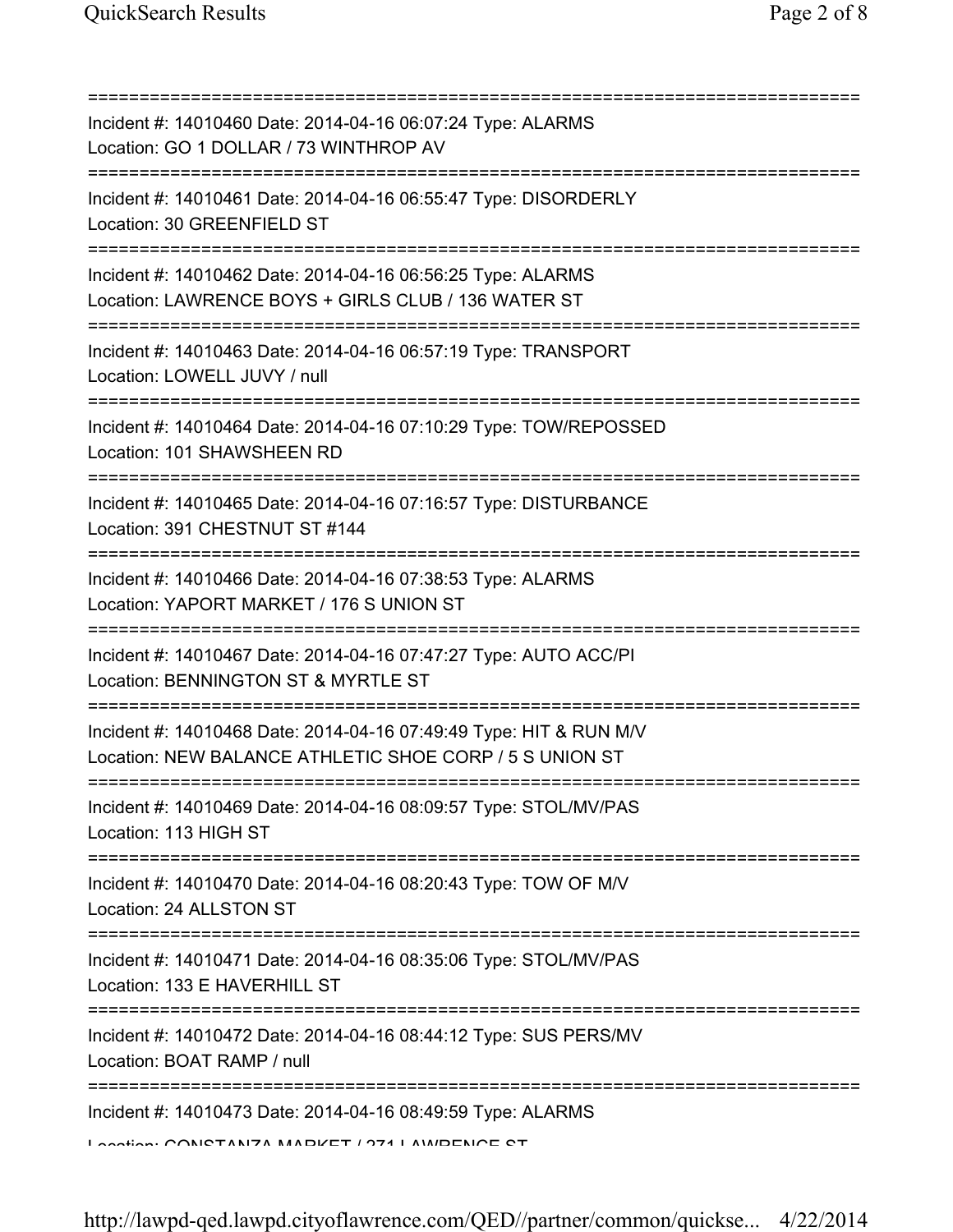=========================================================================== Incident #: 14010474 Date: 2014-04-16 08:58:57 Type: TOW OF M/V Location: GALOWAY / PELHAM ST & METHUEN MASS =========================================================================== Incident #: 14010475 Date: 2014-04-16 09:14:29 Type: DOMESTIC/PROG Location: 195 ESSEX ST #206 =========================================================================== Incident #: 14010476 Date: 2014-04-16 09:16:14 Type: KEEP PEACE Location: 224 WATER ST FL 1ST =========================================================================== Incident #: 14010477 Date: 2014-04-16 09:22:30 Type: DETAIL Location: HAVERHILL ST =========================================================================== Incident #: 14010478 Date: 2014-04-16 09:44:54 Type: ALARM/BURG Location: MYA BEAUTY BOUTIQUE / 254 S BROADWAY =========================================================================== Incident #: 14010479 Date: 2014-04-16 09:48:08 Type: M/V STOP Location: MARKET ST & PARKER ST =========================================================================== Incident #: 14010480 Date: 2014-04-16 09:59:16 Type: MAL DAMAGE Location: 131 HIGH ST FL 1ST =========================================================================== Incident #: 14010481 Date: 2014-04-16 10:22:34 Type: INVESTIGATION Location: 90 LOWELL ST =========================================================================== Incident #: 14010482 Date: 2014-04-16 10:23:02 Type: INVESTIGATION Location: 90 LOWELL ST =========================================================================== Incident #: 14010483 Date: 2014-04-16 10:25:48 Type: LIC PLATE STO Location: 166 PARKER ST =========================================================================== Incident #: 14010484 Date: 2014-04-16 10:28:50 Type: AUTO ACC/UNK PI Location: DUCK BRIDGE / 0 ISLAND ST =========================================================================== Incident #: 14010485 Date: 2014-04-16 10:53:45 Type: WARRANT SERVE Location: 377 HAMPSHIRE ST FL 3RD =========================================================================== Incident #: 14010486 Date: 2014-04-16 10:55:25 Type: GENERAL SERV Location: 15 UNION ST =========================================================================== Incident #: 14010487 Date: 2014-04-16 11:10:35 Type: EXTRA SURVEIL  $\mathbb{L}$  . ROLLING SCHOOL / 451 HOWARD ST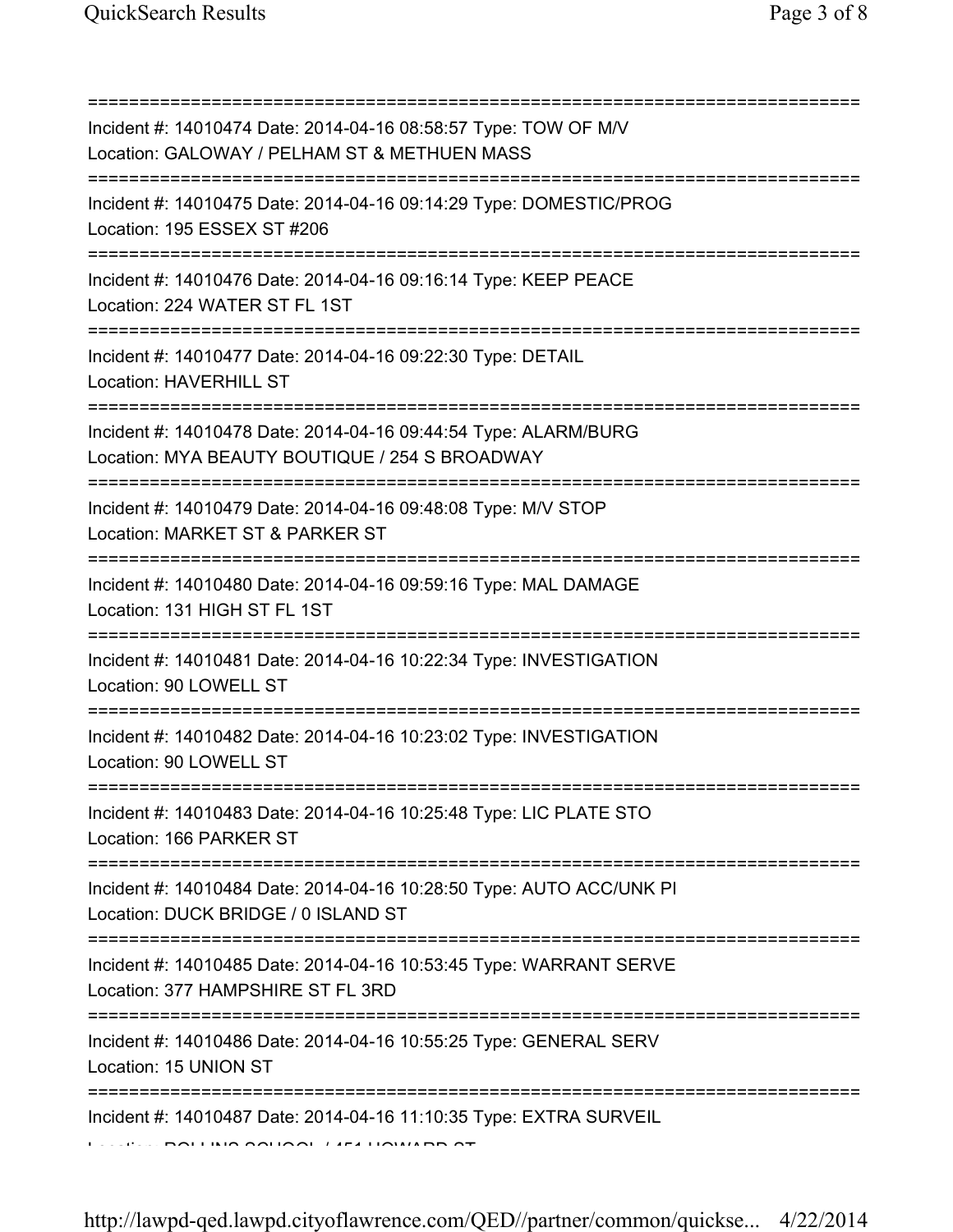=========================================================================== Incident #: 14010488 Date: 2014-04-16 11:23:47 Type: MISSING PERS Location: 10 TENNEY ST #A =========================================================================== Incident #: 14010489 Date: 2014-04-16 11:25:29 Type: ALARM/BURG Location: 45 BROADWAY =========================================================================== Incident #: 14010491 Date: 2014-04-16 11:48:12 Type: KEEP PEACE Location: 486 HAVERHILL ST =========================================================================== Incident #: 14010490 Date: 2014-04-16 11:49:26 Type: DOMESTIC/PROG Location: 53 OAK ST =========================================================================== Incident #: 14010492 Date: 2014-04-16 11:55:55 Type: B&E FOLLOW UP Location: 83 ABBOTT ST =========================================================================== Incident #: 14010493 Date: 2014-04-16 12:04:46 Type: LIC PLATE STO Location: 25 WEST ST =========================================================================== Incident #: 14010494 Date: 2014-04-16 12:09:11 Type: INVEST CONT Location: 7 MASON ST =========================================================================== Incident #: 14010495 Date: 2014-04-16 12:25:49 Type: DRUG VIO Location: 70 N PARISH RD =========================================================================== Incident #: 14010496 Date: 2014-04-16 12:38:57 Type: M/V STOP Location: 157 BOWDOIN ST =========================================================================== Incident #: 14010497 Date: 2014-04-16 12:52:21 Type: AUTO ACC/NO PI Location: 883 ESSEX ST =========================================================================== Incident #: 14010498 Date: 2014-04-16 12:54:45 Type: UNWANTEDGUEST Location: 204 S UNION ST #3R =========================================================================== Incident #: 14010499 Date: 2014-04-16 12:57:12 Type: MAL DAMAGE Location: 113 THOREAU WAY #419 =========================================================================== Incident #: 14010500 Date: 2014-04-16 13:06:40 Type: AUTO ACC/NO PI Location: 35 FERRY ST =========================================================================== Incident #: 14010501 Date: 2014-04-16 13:23:59 Type: ARREST Location: GREENWOOD ST & LOWELL ST

http://lawpd-qed.lawpd.cityoflawrence.com/QED//partner/common/quickse... 4/22/2014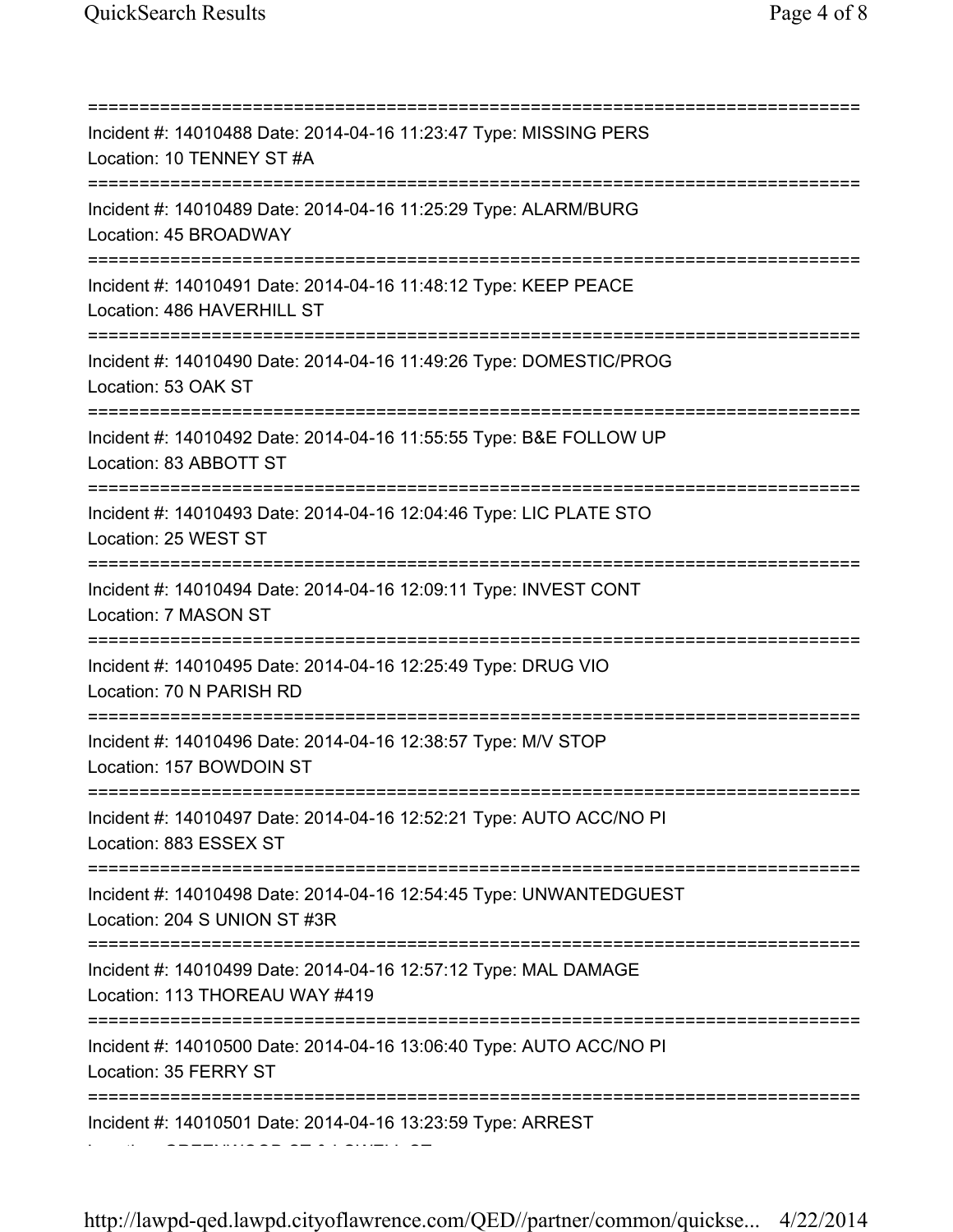=========================================================================== Incident #: 14010502 Date: 2014-04-16 13:28:04 Type: B&E/PROG Location: 15 UNION ST =========================================================================== Incident #: 14010503 Date: 2014-04-16 13:38:11 Type: DISTURBANCE Location: 362 ESSEX ST #311 =========================================================================== Incident #: 14010504 Date: 2014-04-16 13:43:38 Type: MISSING PERS Location: 70 KNOX ST =========================================================================== Incident #: 14010505 Date: 2014-04-16 14:13:03 Type: M/V STOP Location: MELROSE ST =========================================================================== Incident #: 14010506 Date: 2014-04-16 14:14:38 Type: ARREST Location: 24 HIGH ST =========================================================================== Incident #: 14010507 Date: 2014-04-16 14:19:52 Type: NOTIFICATION Location: 168 UNION ST =========================================================================== Incident #: 14010508 Date: 2014-04-16 14:29:03 Type: B&E/MV/PAST Location: CHESTNUT ST =========================================================================== Incident #: 14010509 Date: 2014-04-16 14:45:07 Type: HIT & RUN M/V Location: 114 =========================================================================== Incident #: 14010510 Date: 2014-04-16 15:04:59 Type: 209A/SERVE Location: 4 ARLITT CT =========================================================================== Incident #: 14010511 Date: 2014-04-16 15:05:46 Type: TEST QED Location: 156 ARLINGTON ST =========================================================================== Incident #: 14010512 Date: 2014-04-16 15:29:43 Type: ARREST Location: LAWRENCE HIGH SCHOOL / 71 N PARISH RD =========================================================================== Incident #: 14010513 Date: 2014-04-16 15:30:42 Type: DISTURBANCE Location: 60 ALLEN ST =========================================================================== Incident #: 14010514 Date: 2014-04-16 15:40:27 Type: ALARM/BURG Location: 6 FALMOUTH ST =========================================================================== Incident #: 14010515 Date: 2014-04-16 15:54:22 Type: AUTO ACC/NO PI

http://lawpd-qed.lawpd.cityoflawrence.com/QED//partner/common/quickse... 4/22/2014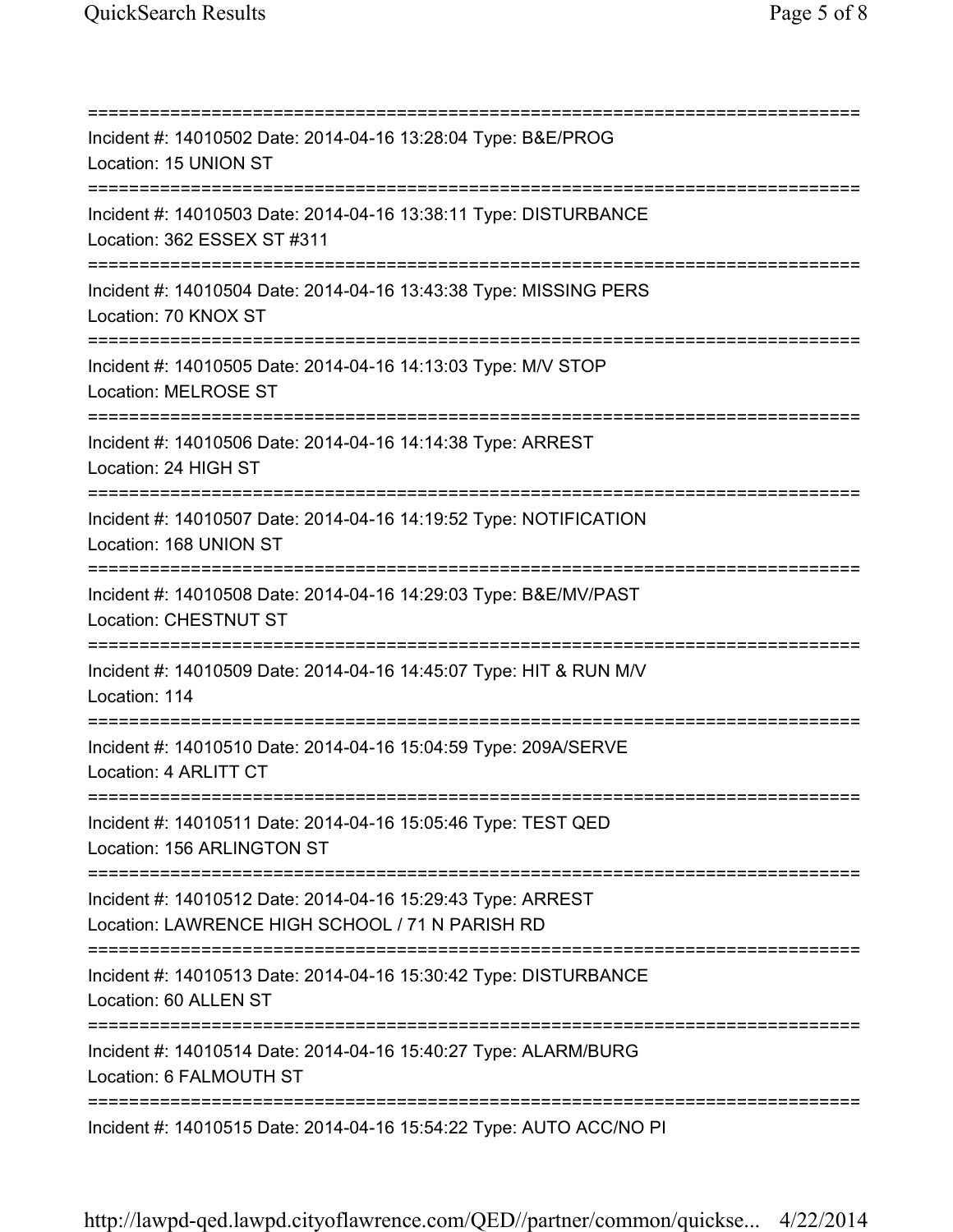=========================================================================== Incident #: 14010516 Date: 2014-04-16 15:57:57 Type: M/V STOP Location: MARKET ST & S UNION ST =========================================================================== Incident #: 14010517 Date: 2014-04-16 16:14:45 Type: ALARM/BURG Location: 241 LAWRENCE ST =========================================================================== Incident #: 14010518 Date: 2014-04-16 16:19:47 Type: ROBBERY ARMED Location: 80 BODWELL ST =========================================================================== Incident #: 14010519 Date: 2014-04-16 16:57:21 Type: CK WELL BEING Location: 72 MELVIN ST #13-2 =========================================================================== Incident #: 14010520 Date: 2014-04-16 17:10:13 Type: 209A/SERVE Location: 138 S UNION ST FL 3 =========================================================================== Incident #: 14010521 Date: 2014-04-16 17:12:31 Type: A&B PAST Location: 56 E LAUREL ST =========================================================================== Incident #: 14010522 Date: 2014-04-16 17:26:49 Type: MAL DAMAGE Location: 133 EASTON ST =========================================================================== Incident #: 14010523 Date: 2014-04-16 17:38:04 Type: ARREST Location: BRADFORD ST & BROADWAY =========================================================================== Incident #: 14010524 Date: 2014-04-16 17:44:32 Type: RECOV/STOL/MV Location: AUTO ZONE / 380 BROADWAY =========================================================================== Incident #: 14010525 Date: 2014-04-16 17:59:52 Type: SUS PERS/MV Location: ALLSTON ST & HIGH ST =========================================================================== Incident #: 14010526 Date: 2014-04-16 18:02:45 Type: B&E/MV/PAST Location: 2 MUSEUM SQ =========================================================================== Incident #: 14010527 Date: 2014-04-16 18:12:38 Type: DISTURBANCE Location: 61 FRANKLIN ST FL 2 =========================================================================== Incident #: 14010528 Date: 2014-04-16 18:22:40 Type: ALARM/BURG Location: 647 ANDOVER ST =========================================================================== Incident #: 14010529 Date: 2014-04-16 18:26:05 Type: SHOTS FIRED

http://lawpd-qed.lawpd.cityoflawrence.com/QED//partner/common/quickse... 4/22/2014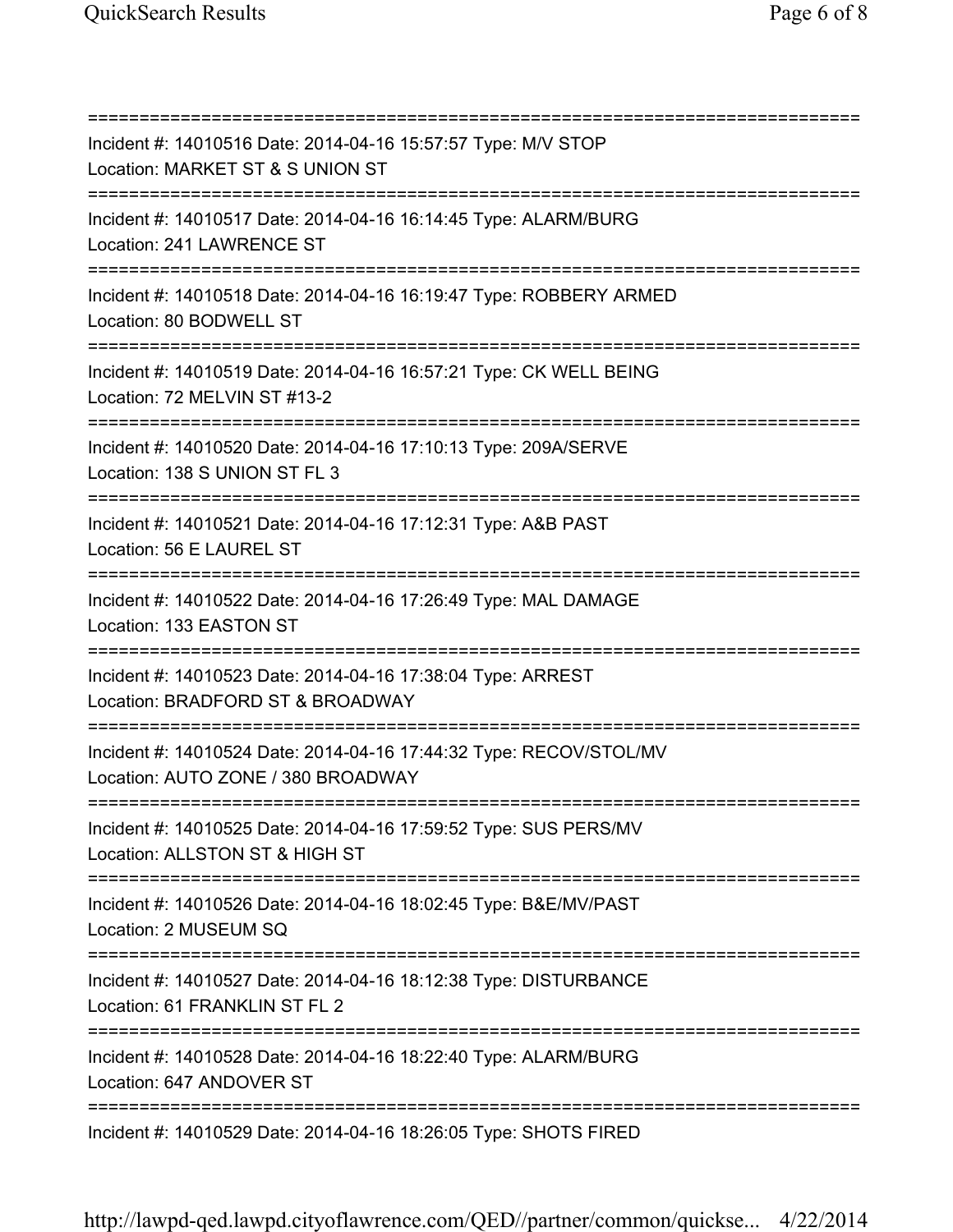| Location: 94 UNION ST                                                                                                                  |
|----------------------------------------------------------------------------------------------------------------------------------------|
| Incident #: 14010530 Date: 2014-04-16 18:59:14 Type: ALARM/BURG<br>Location: 1 MARSTON ST                                              |
| Incident #: 14010531 Date: 2014-04-16 19:00:13 Type: SUS PERS/MV<br>Location: CROSBY ST & NEWTON ST<br>----------                      |
| Incident #: 14010532 Date: 2014-04-16 19:36:40 Type: UNWANTEDGUEST<br>Location: 4 BERNARD AV FL 1                                      |
| Incident #: 14010533 Date: 2014-04-16 19:42:59 Type: ALARM/BURG<br>Location: LAW GENERAL / 25 MARSTON ST<br>-------------------------- |
| Incident #: 14010534 Date: 2014-04-16 19:54:50 Type: AUTO ACC/NO PI<br>Location: CANTON ST & PROSPECT ST                               |
| Incident #: 14010535 Date: 2014-04-16 20:04:33 Type: STOL/MV/PAS<br>Location: 362 ESSEX ST                                             |
| Incident #: 14010536 Date: 2014-04-16 20:13:17 Type: ALARM/BURG<br>Location: 25 MARSTON ST                                             |
| Incident #: 14010537 Date: 2014-04-16 20:40:07 Type: FIRE/MV<br><b>Location: PEMBERTON PARK</b>                                        |
| Incident #: 14010538 Date: 2014-04-16 21:17:58 Type: ALARM/BURG<br>Location: 47 TEXAS AV FL 1                                          |
| Incident #: 14010539 Date: 2014-04-16 21:22:01 Type: B&E/PROG<br>Location: 184 PARK ST                                                 |
| Incident #: 14010541 Date: 2014-04-16 21:25:21 Type: ALARM/HOLD<br>Location: 25 MARSTON ST #106                                        |
| Incident #: 14010540 Date: 2014-04-16 21:25:24 Type: ALARMS<br>Location: 200 COMMON ST                                                 |
| Incident #: 14010542 Date: 2014-04-16 21:50:35 Type: STOL/MV/PAS<br>Location: ESSEX ST & WARREN ST                                     |
| Incident # 4 ANANEAS Dotal OAA A AA 42 99.02.07 Tune: MICOINIO DEDO                                                                    |